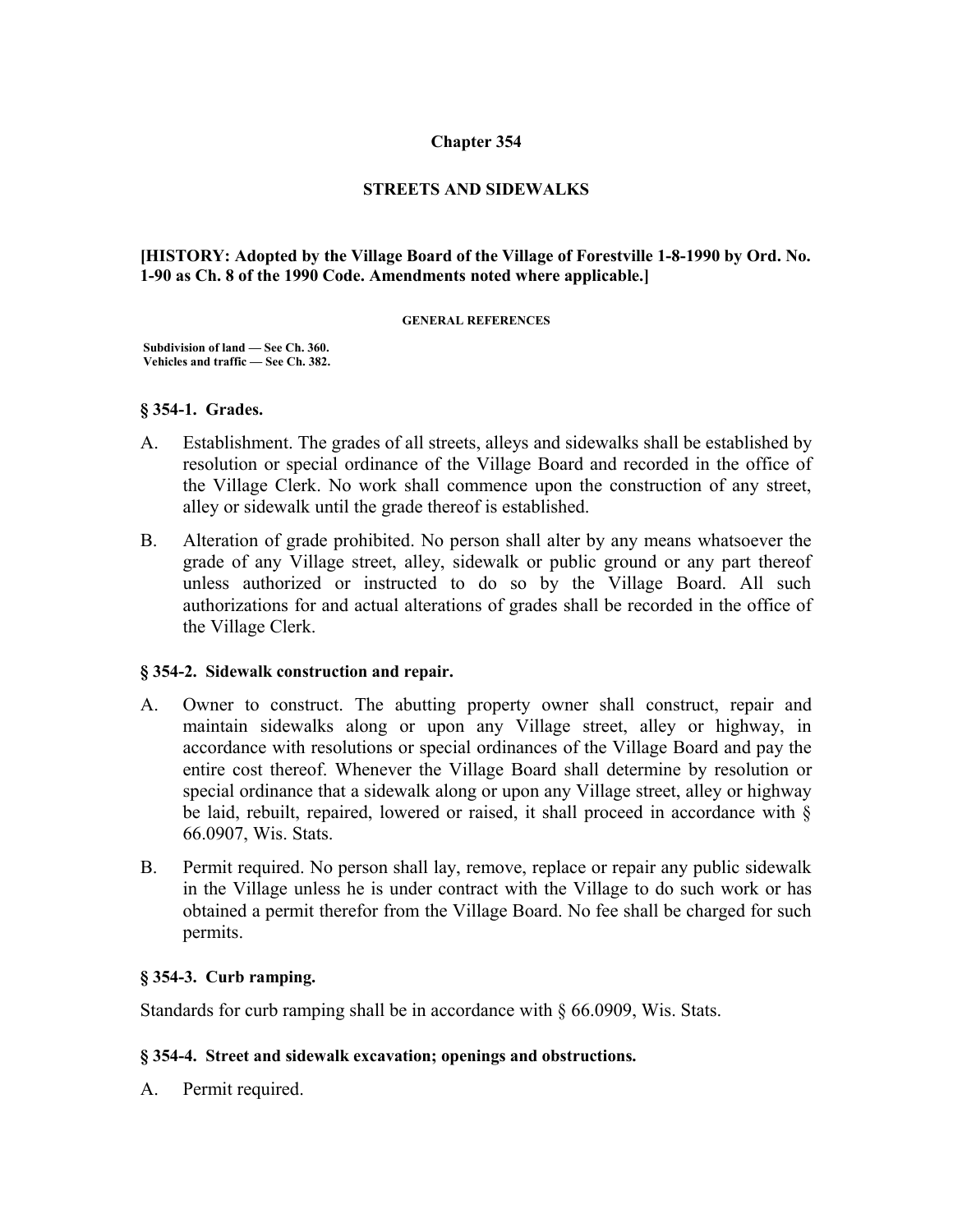- (1) No person shall make or cause to be made any excavation, opening or obstruction on or under any Village highway, street, alley, sidewalk or other public way or beyond that person's lot line without first obtaining a permit. Application for a permit shall be made to the Village Board. By acceptance of a permit, the applicant agrees that:
	- (a) He is primarily liable for damage to person or property arising from the activity conducted under the permit.
	- (b) He will remove any such construction, excavation or obstruction upon 10 days notice by either the state or the Village.
	- (c) He waives any right to contest in any manner the validity of this chapter or the permit fee charged.
	- (d) He will file a bond as the Village Board requires, not exceeding \$10,000, running to the Village and such third parties as may be injured to secure performance of the above condition.
- (2) If there is no established lot line and a blueprint accompanies the application, the Village Board may establish such conditions as they deem advisable.
- B. Fee. There shall be a fee established by the Village Board for obtaining a permit, and the fee shall be paid into the general fund of the Village.<sup>[1](#page-1-0)</sup>
- C. Damage to permittee. The holder of such special privilege shall not be entitled to damages for removal of the obstruction or excavation and if he shall not remove the same upon due notice, it shall be removed at his expense.
- D. Right of action. Third parties whose rights are interfered with by the granting of such privilege shall have a right of action against the holder of the special privilege only.
- E. Exclusion. This section shall not apply to public service corporations or to cooperative associations organized under Ch. 185, Wis. Stats., to render or furnish telephone, gas, light, heat or power, but such corporations shall secure a permit from the proper official for temporary obstructions or excavations in a highway and shall be liable for all injuries to person or property thereby.

# **§ 354-5. Driveways.**

- A. Permit required. No person shall construct or repair any driveway across any Village sidewalk or curbing without first obtaining a driveway permit from the Village Board. The fee for a driveway permit is according to the Village Fee Schedule.<sup>[2](#page-1-1)</sup>
- B. Specifications for driveway construction.

<span id="page-1-0"></span><sup>1</sup>. **Editor's Note: Amended at time of adoption of Code (see Ch. 1, General Provisions, Art. II).** 

<span id="page-1-1"></span><sup>2</sup>. **Editor's Note: Amended at time of adoption of Code (see Ch. 1, General Provisions, Art. II).**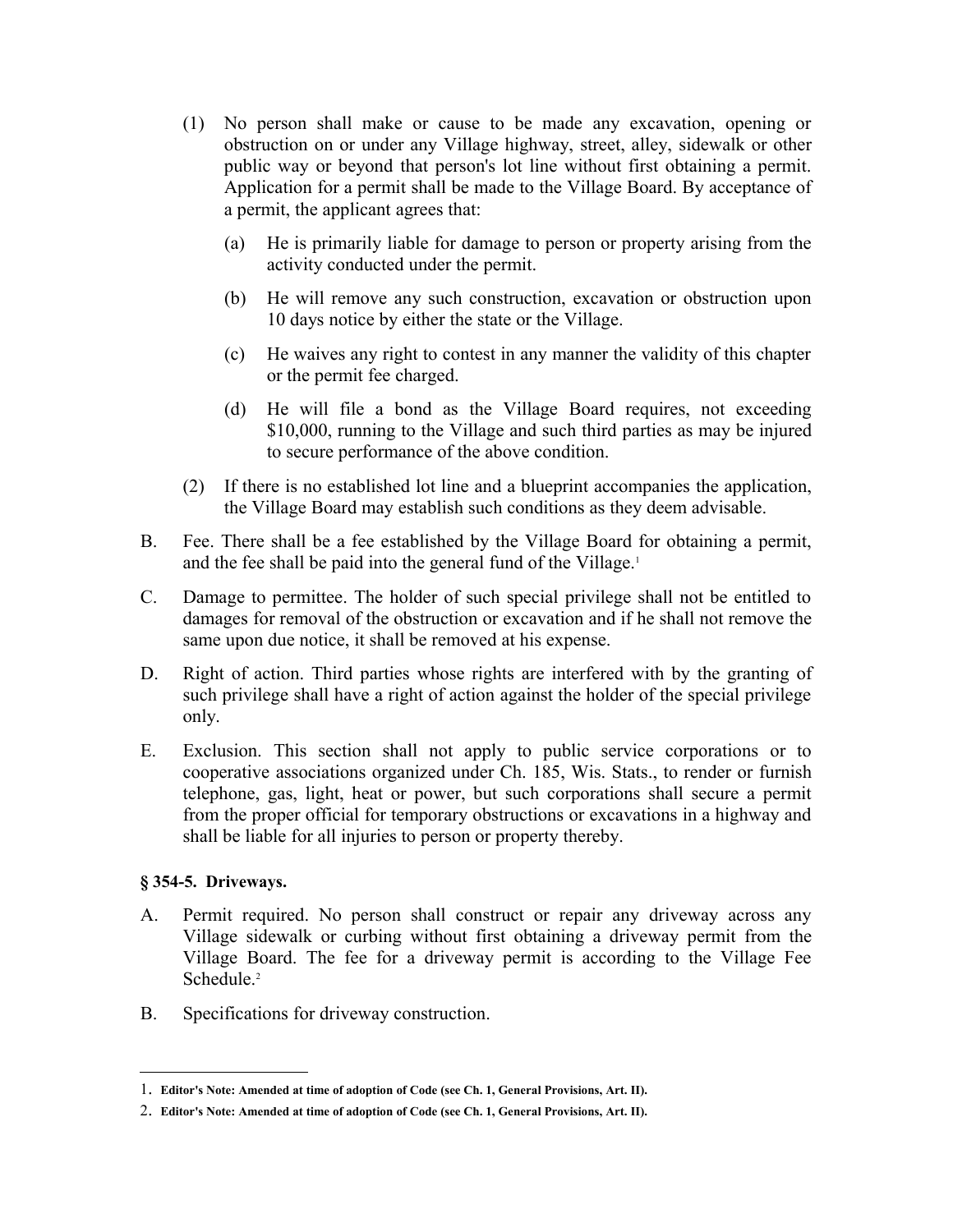- (1) Width. No driveway shall exceed 24 feet in width at the outer or street edge of the sidewalk, unless special permission is obtained from the Village Board. The minimum driveway width shall be 20 feet in width at the outer or street edge of the sidewalk, unless special permission is obtained from the Village Board.
- (2) Minimum culverts. All residential driveway entrances shall have a culvert pipe not less than 12 inches in diameter to provide for adequate drainage. The property owner shall provide the culvert pipe at his own expense. Culvert pipe may not exceed width of driveway. No vertical abutments will be allowed, sloping only.
- (3) Interference with street. No driveway apron shall extend out into the street farther than the face of the curb. All driveway entrances and approaches shall be constructed so that they shall not interfere with the drainage of streets, side ditches or roadside areas or with any existing structure on the right-of-way.
- (4) Number of approaches limited. No more than one driveway entrance and approach shall be constructed for any lot or premises, except where the Village Board deems more than one necessary and feasible and determines that there will be no undue impairment of the safety, utility and convenience of the street.
- (5) Permittee liable for damage or injury. The permittee shall assume all responsibility for any injury or damage to persons or property resulting directly or indirectly during construction or repair of driveway approaches or entrances.

# **§ 354-6. Obstructions and encroachments.**

No person shall unnecessarily obstruct any Village street, alley or sidewalk so as to impair the flow of or present a hazard to public traffic.

# **§ 354-7. Snow and ice removal.**

- A. Owner to remove. The abutting property owner shall remove or cause to be removed before 12:00 noon each day all ice and snow which may have accumulated on the sidewalk. When ice has formed so as to make removal impossible, the abutting property owner shall keep the ice sprinkled with sufficient ashes, sawdust or sand to prevent a dangerous condition. The abutting property owner shall remove any snow falling after 12:00 noon as soon as practicable on that day.
- B. Owner liability. If the abutting property owner fails to comply with the provisions in Subsection A of this section, he shall assume primary liability for damage or injury to property or persons resulting from such failure.

### **§ 354-8. Violations and penalties.**